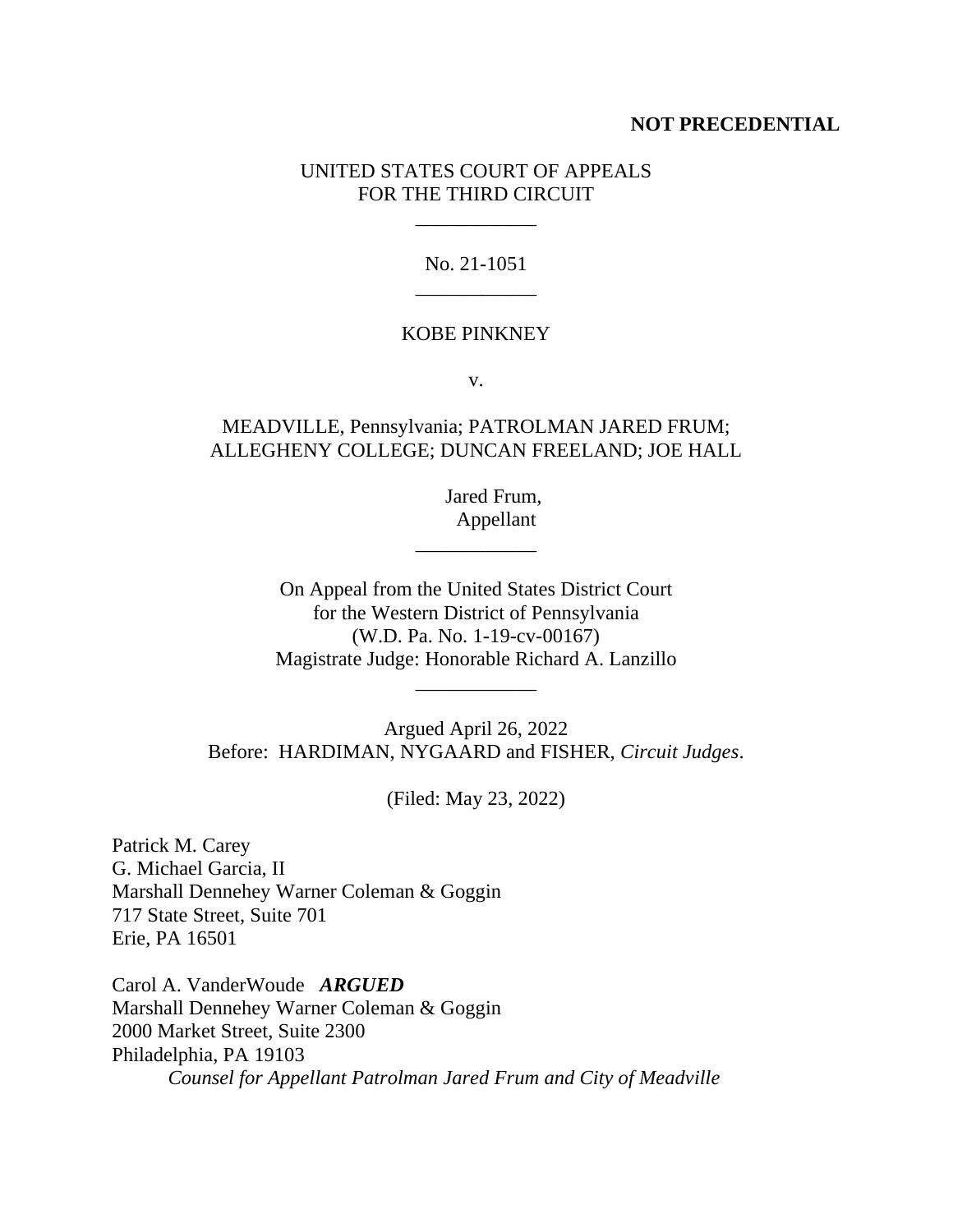Earl D. Raynor, Jr. *ARGUED* 3rd Floor, Box 103 1800 John F. Kennedy Boulevard Philadelphia, PA 19103 *Counsel for Appellee Kobe Pinkney*

Brian J. Willett Reed Smith 225 Fifth Avenue, Suite 1200 Pittsburgh, PA 15222 *Counsel for Appellees Allegheny College, Duncan Freeland and Joe Hall* 

# OPINION\* \_\_\_\_\_\_\_\_\_\_\_\_

\_\_\_\_\_\_\_\_\_\_\_\_

FISHER, *Circuit Judge*.

One Saturday night at a bar in Meadville, a man sucker-punched a patron and then walked out. The patron, Rhet Happel, was a student at Allegheny College. He was severely injured. The Meadville police began investigating the assault. A few days later, Officer Jared Frum interviewed another Allegheny student, Duncan Freeland. According to Officer Frum's incident report, Freeland said that a photo of plaintiff Kobe Pinkney "looked an awful lot like" the assailant.<sup>1</sup> As a result of Freeland's identification, Pinkney was arrested for the assault, but the charges were later withdrawn. Pinkney then sued Officer Frum and others under 42 U.S.C. § 1983 for violation of his constitutional rights. Frum moved to dismiss the complaint, arguing he is entitled to qualified immunity. The

<sup>\*</sup> This disposition is not an opinion of the full Court and pursuant to I.O.P. 5.7 does not constitute binding precedent.

 $<sup>1</sup>$  App. 73.</sup>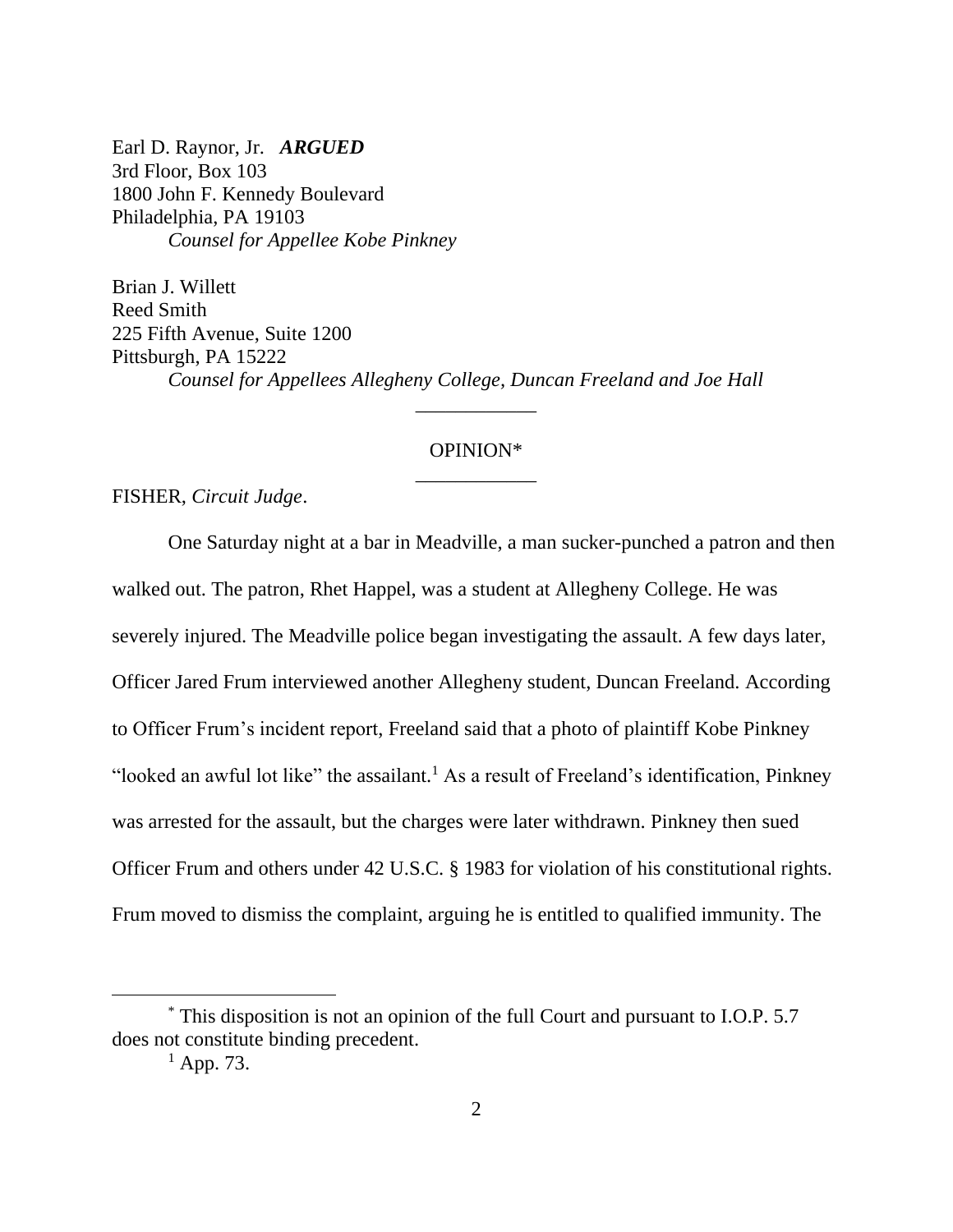District Court denied the motion. Frum appeals. We will vacate and remand.<sup>2</sup>

Officer Frum argues that the District Court erred in denying his motion to dismiss on qualified immunity grounds. To determine whether qualified immunity applies, "we ask (1) whether the officer violated a constitutional right, and (2) whether the right was clearly established, such that 'it would [have been] clear to a reasonable officer that his conduct was unlawful in the situation he confronted.'"<sup>3</sup>

Because this appeal comes to us at the motion to dismiss stage, the first qualified immunity question, stated more precisely, is whether the complaint states a claim for a constitutional violation. <sup>4</sup> As relevant to this appeal, Pinkney's claims against Frum are for false arrest, false imprisonment, and malicious prosecution.<sup>5</sup> All these claims are based on a lack of probable cause, so "the constitutional violation question in this case turns on whether 'a reasonable officer could have believed that probable cause existed to arrest'

<sup>2</sup> The District Court had jurisdiction under 28 U.S.C. §§ 1331(federal questions) and 1343 (civil rights actions). We have jurisdiction under 28 U.S.C. § 1291 (final decisions of district courts). It is "well established" that, under the collateral order doctrine, "a district court's order rejecting qualified immunity at the motion-to-dismiss stage of a proceeding is a 'final decision' within the meaning of § 1291." *Ashcroft v. Iqbal*, 556 U.S. 662, 672 (2009). We review the District Court's decision de novo. *Dennis v. City of Phila.*, 19 F.4th 279, 284 (3d Cir. 2021).

<sup>3</sup> *Lamont v. New Jersey*, 637 F.3d 177, 182 (3d Cir. 2011) (alteration in original) (quoting *Saucier v. Katz*, 533 U.S. 194, 201–02 (2001)).

<sup>4</sup> *See James v. City of Wilkes-Barre*, 700 F.3d 675, 679–80 (3d Cir. 2012).

<sup>5</sup> False arrest is arrest without probable cause. *Harvard v. Cesnalis*, 973 F.3d 190, 199 (3d Cir. 2020). False imprisonment occurs where the police detain someone pursuant to an arrest that lacked probable cause. *Id.* at 202. Malicious prosecution is a criminal proceeding initiated without probable cause that ends in the plaintiff's favor, where the defendants acted maliciously and the plaintiff was deprived of his liberty. *Id.* at 203.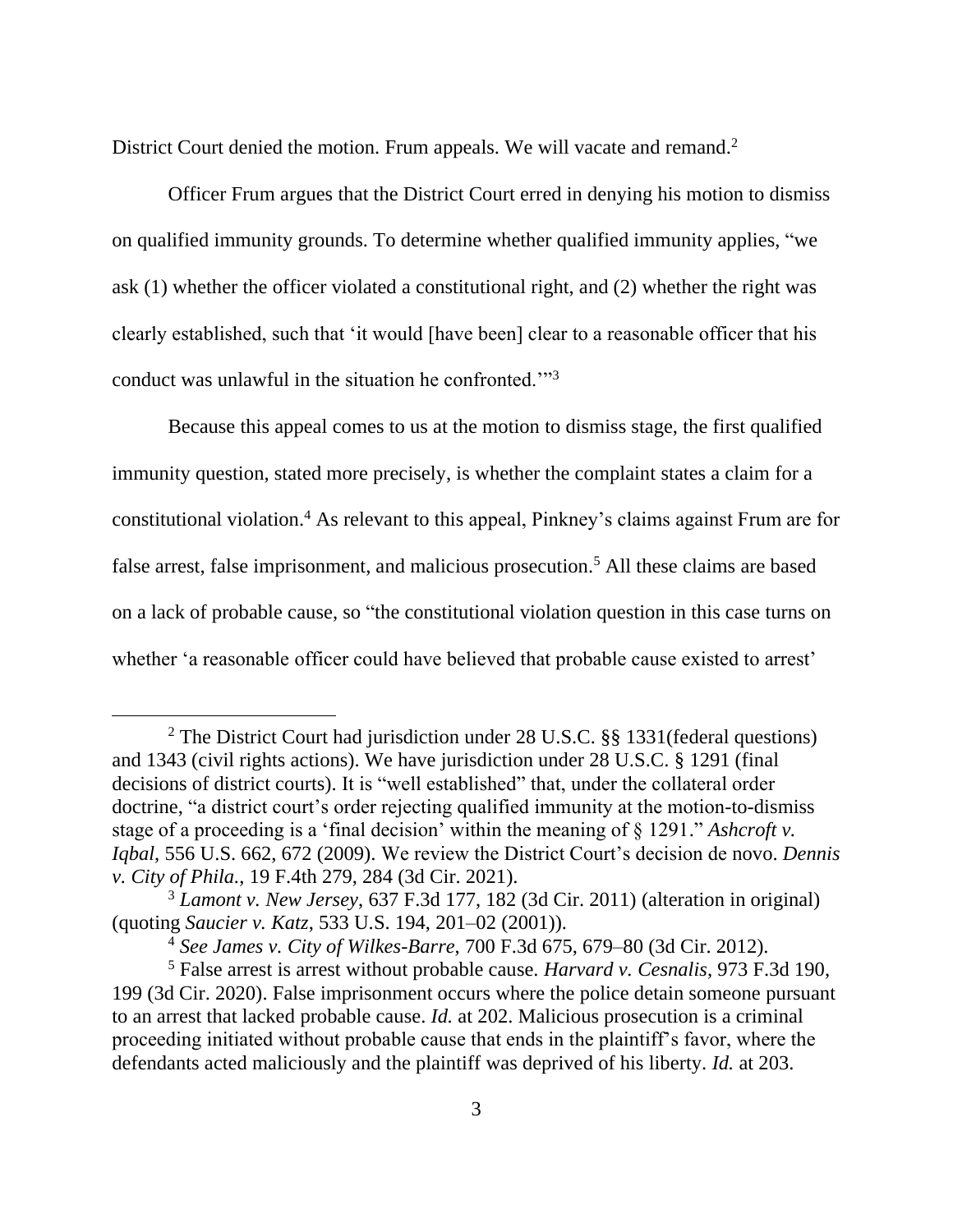the plaintiff at that time."<sup>6</sup> Therefore, we consider whether the complaint adequately alleges a lack of probable cause.

Police may not make an arrest except "upon probable cause, supported by Oath or affirmation."<sup>7</sup> There is probable cause to arrest "whenever reasonably trustworthy information or circumstances within a police officer's knowledge are sufficient to warrant a person of reasonable caution to conclude that an offense has been committed by the person being arrested."<sup>8</sup> A "credible report from a credible eyewitness" typically "establish[es] probable cause to arrest."<sup>9</sup>

Pinkney was arrested pursuant to a warrant. A plaintiff in such a case must show "(1) that the police officer 'knowingly and deliberately, or with a reckless disregard for the truth, made false statements or omissions that create a falsehood in applying for a warrant;' and (2) that 'such statements or omissions are material, or necessary, to the finding of probable cause." $10$ 

The District Court examined Officer Frum's incident report, which is an internal

<sup>6</sup> *See Andrews v. Scuilli*, 853 F.3d 690, 697 (3d Cir. 2017) (quoting *Blaylock v. City of Phila.*, 504 F.3d 405, 411 (3d Cir. 2007)) (discussing false arrest and malicious prosecution); *Harvard*, 973 F.3d at 199 (explaining that false imprisonment charges fail if there was probable cause).

<sup>7</sup> U.S. Const. amend. IV.

<sup>8</sup> *Andrews*, 853 F.3d at 701 n.13 (quoting *United States v. Myers*, 308 F.3d 251, 255 (3d Cir. 2002)).

<sup>9</sup> *Merkle v. Upper Dublin Sch. Dist.*, 211 F.3d 782, 790 (3d Cir. 2000). <sup>10</sup> *Wilson v. Russo*, 212 F.3d 781, 786–87 (3d Cir. 2000) (quoting *Sherwood v.* 

*Mulvihill*, 113 F.3d 396, 399 (3d Cir. 1997)).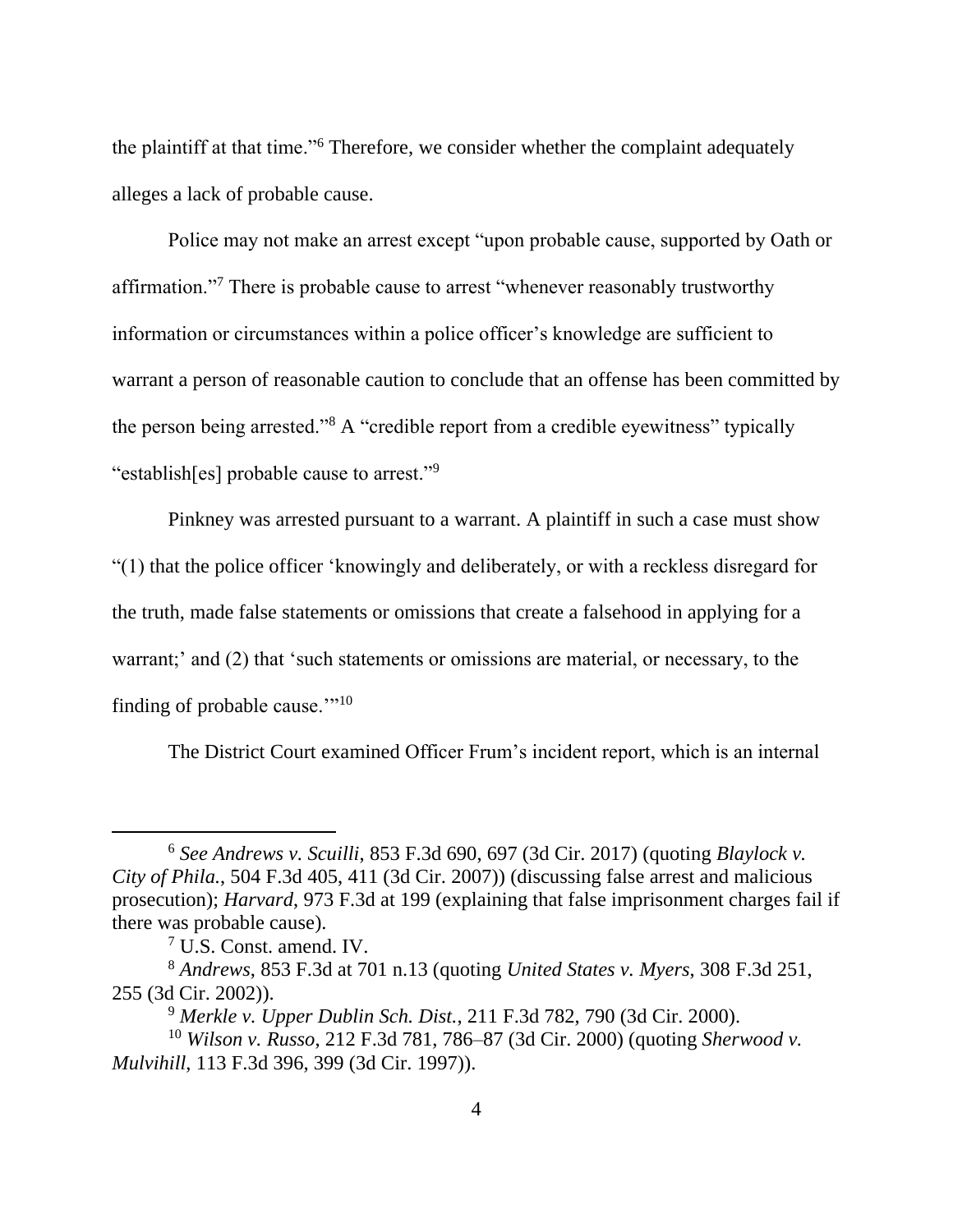police department document, and his probable cause affidavit, which he submitted to a Pennsylvania judge to obtain the warrant to arrest Pinkney. Both of those documents were attached to the complaint. Officer Frum wrote in the incident report that Freeland said Pinkney "looked an awful lot like" the assailant.<sup>11</sup> But Frum's affidavit stated, in definitive fashion, that Freeland "recognized Pinkney as the black male that punched Happel."<sup>12</sup> The District Court held that in light of this difference, the complaint adequately alleged that Officer Frum made a material false statement in the affidavit with reckless disregard for the truth.

To his motion to dismiss, Officer Frum attached the audio recording of his interview with Freeland. The District Court, without explanation, declined to consider it. Officer Frum argues the District Court should have considered the recording and, further, that we should consider it on appeal. He says the recording shows Freeland identified Pinkney definitively, not equivocally. Therefore, he contends, the complaint does not succeed in alleging that he recklessly disregarded the truth in his affidavit or that he lacked probable cause to arrest Pinkney.

In deciding a motion to dismiss under Federal Rule of Civil Procedure 12(b)(6), the district court "may consider *only* the allegations contained in the pleading."<sup>13</sup>

 $11$  App. 73.

 $12$  App. 176.

<sup>13</sup> *In re Asbestos Prods. Liab. Litig. (No. VI)*, 822 F.3d 125, 133 (3d Cir. 2016) (*quoting Santomenno ex rel. John Hancock Tr. v. John Hancock Life Ins. Co.*, 768 F.3d 284, 290 (3d Cir. 2014)).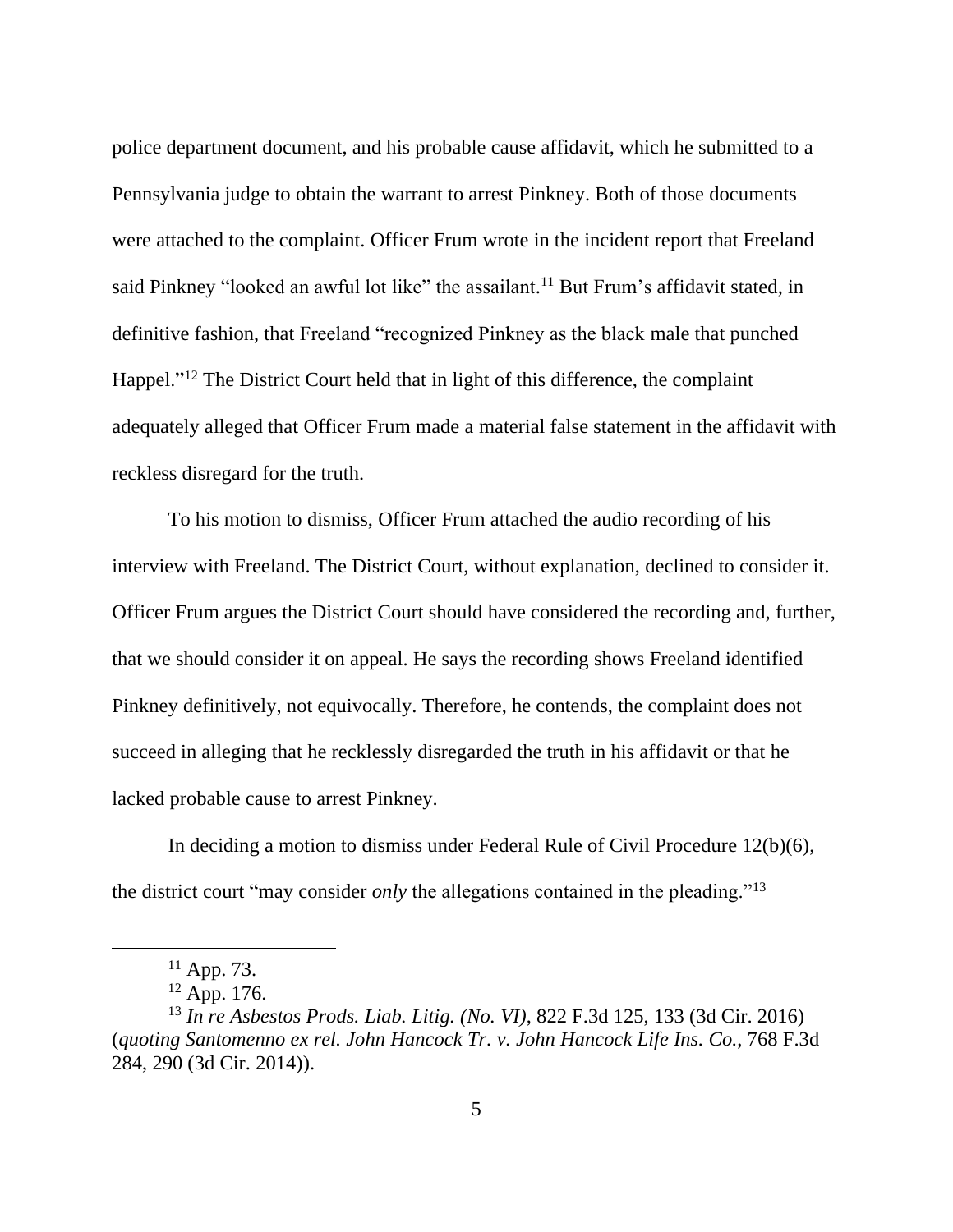Although this rule is "phrased in relatively strict terms, we have declined to interpret [it] narrowly."<sup>14</sup> We have held that "courts may consider 'document[s] *integral to or explicitly relied* upon in the complaint,' or any 'undisputedly authentic document that a defendant attaches as an exhibit to a motion to dismiss if the plaintiff's claims are based on the document.'"<sup>15</sup> Courts may consider "matters incorporated by reference or integral to the claim, items subject to judicial notice, matters of public record, orders, [and] items appearing in the record of the case."<sup>16</sup>

The audio recording of Officer Frum's interview of Freeland appears to be the contemporaneous record of the conversation on which the incident report and the probable cause affidavit were based. Both of those documents clearly could be considered because they were attached to and cited in the complaint. Our case law establishes that "what is critical is whether the claims in the complaint are 'based' on an extrinsic document and not merely whether the extrinsic document was explicitly cited."<sup>17</sup> The complaint is, fundamentally, based on the Freeland interview. It was in the interview that Freeland made the statements that either did or did not provide probable

<sup>14</sup> *Id.* at 133 n.7.

<sup>15</sup> *Id.* (first quoting *In re Burlington Coat Factory Secs. Litig.*, 114 F.3d 1410, 1426 (3d Cir. 1997), then quoting *PBGC v. White Consol. Indus.*, 998 F.2d 1192, 1196 (3d Cir. 1993)).

<sup>16</sup> *Buck v. Hampton Twp. Sch. Dist.*, 452 F.3d 256, 260 (3d Cir. 2006) (alteration in original) (quoting 5B Charles A. Wright & Arthur R. Miller, Federal Practice & Procedure § 1357 (3d ed. 2004)).

<sup>17</sup> *Burlington*, 114 F.3d at 1426 (quoting *In re Donald J. Trump Casino Secs. Litig.–Taj Mahal Litig.*, 7 F.3d 357, 368 n.9 (3d Cir. 1993)).